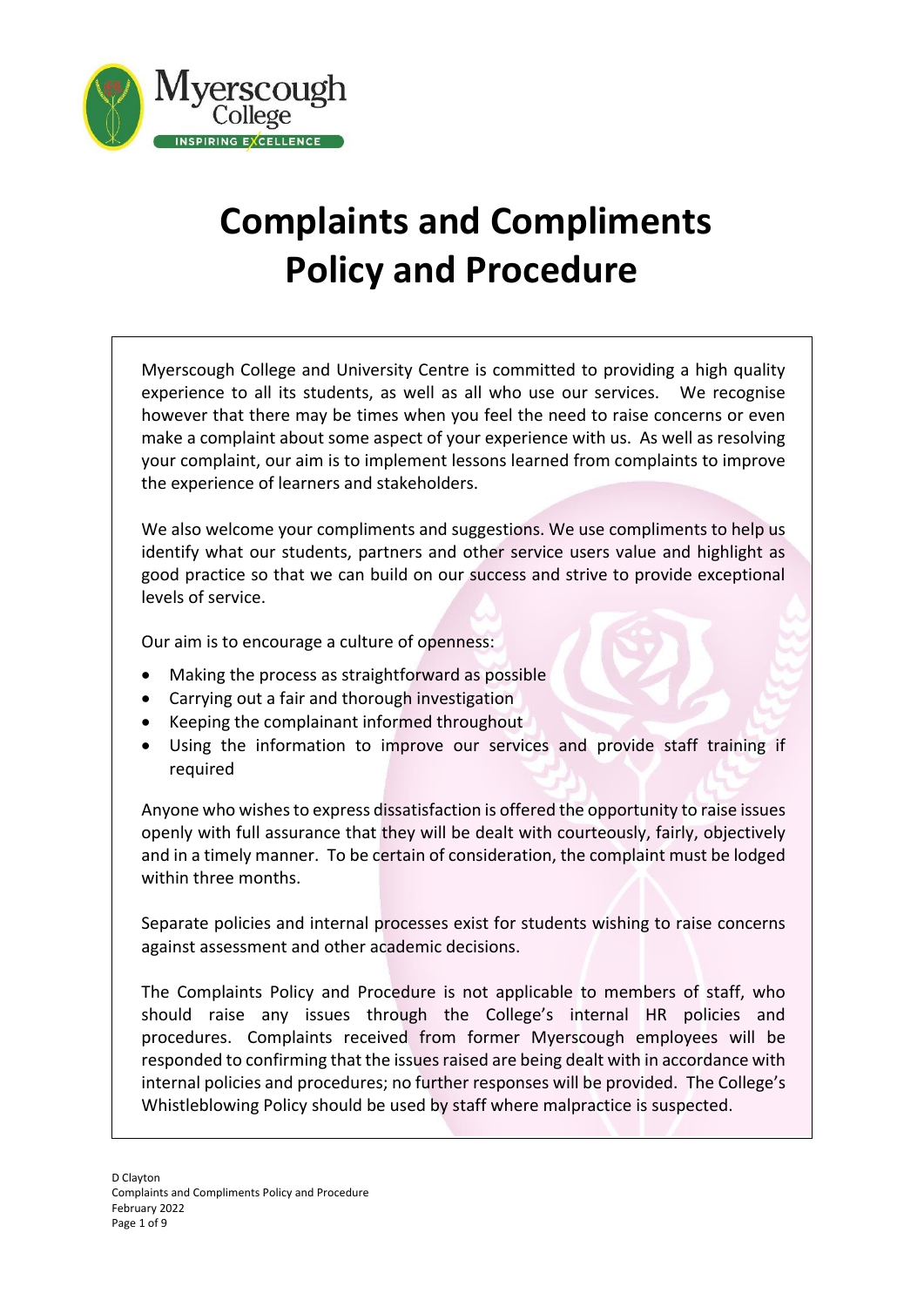# **Procedure**

In line with the Good Practice Framework of the Office of the Independent Adjudicator (OIA), the Complaints Policy and Procedure is made up of three different stages:

- 1. Early resolution focusing on the individuals / department concerned.
- 2. A formal stage involving a written complaint and subsequent investigation at senior management level, culminating in a formal, written response to disseminate the outcome of the process.
- 3. A review stage to be invoked if the complainant is unhappy with the outcome of their formal complaint.

# **1. Compliments**

All compliments, where possible, will be acknowledged and the customer thanked for their feedback. Compliments should be shared with the member(s) of staff and their Line Managers. Sometimes, the College will use compliments during publications and the customer will be advised how their compliment and feedback will be used.

# **2. Making a Complaint**

# **Stage 1 – Early Resolution (Informal)**

Issues that appear straightforward and potentially easily resolved may be directed to any relevant member of staff in order to seek an early resolution.

It is strongly advised that all parties involved in a Stage 1 complaint should make every reasonable effort to resolve the issue informally as soon as is practicable after the concern come to light. To this end, the complainant should first approach the staff member most immediately concerned with the issue.

The most likely method of resolution would be a face to face meeting however, it may be appropriate for details of the outcome to be provided in written form.

At Stage 1, a complaint should be made as soon as practicable and no more than 10 working days after the issue arises. The member of staff involved must attempt to resolve the issue through a meeting or telephone conversation with the complainant no more than 10 working days after the issue is raised with them.

The College would hope that most complaints would be dealt with at this stage in a manner satisfactory to all the individuals concerned.

# **Stage 2 – Formal Complaint Route**

Where a complaint cannot be resolved satisfactorily through the informal route or in cases of more serious issues, this may be lodged as a formal complaint by contacting: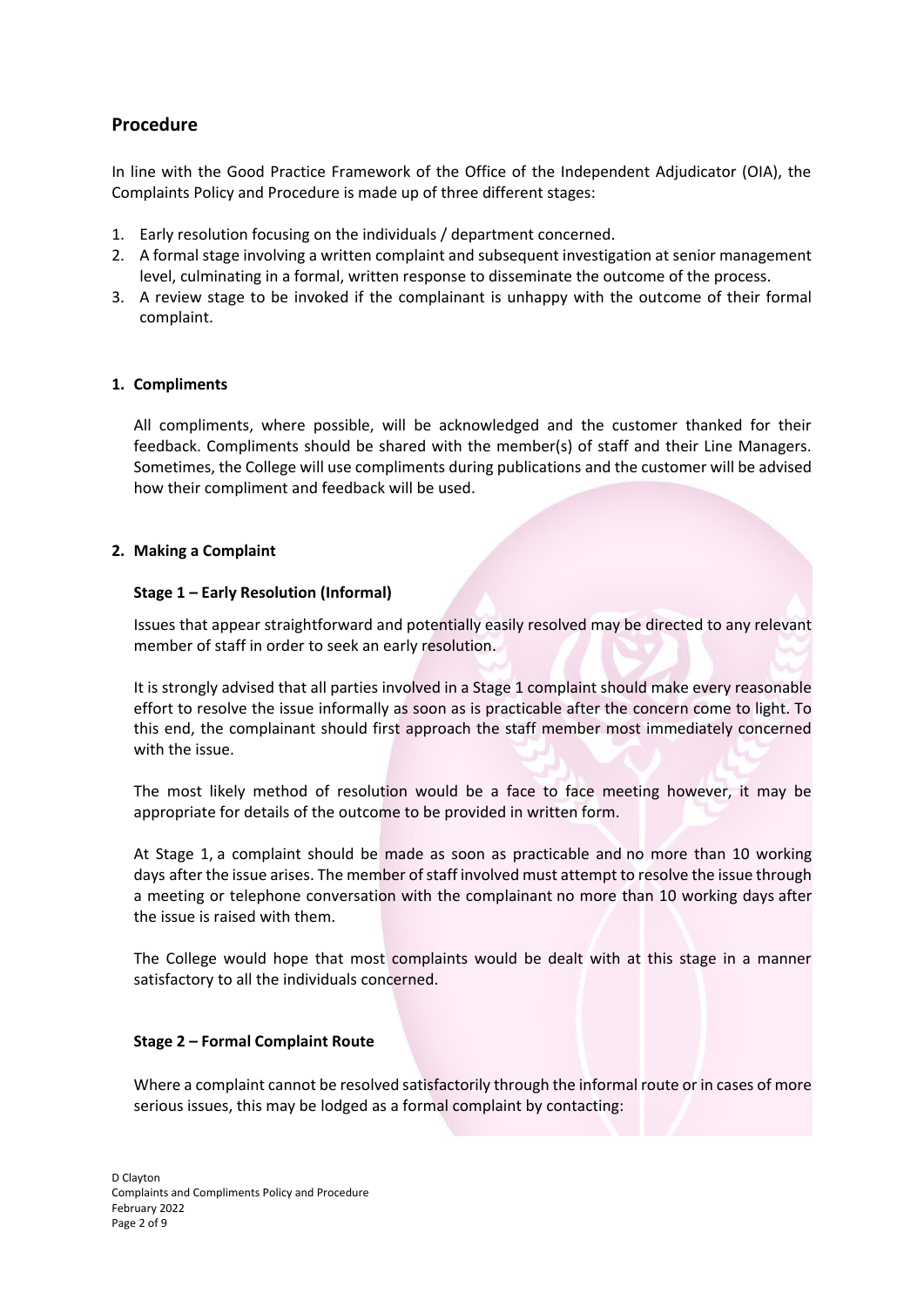Director of Corporate Services Myerscough College St Michaels Road Bilsborrow Preston PR3 0RY [complaints@myerscough.ac.uk](mailto:complaints@myerscough.ac.uk) Tel: 01995 642222

Where a complaint of a serious nature comes in via another member of staff or another route these complaints should be forwarded to the Director of Corporate Services to be dealt with on a formal basis.

Stage 2 complaints must be made no more than 10 working days after a failed attempt at early resolution, or within 30 calendar days of the origin of the concern if there has been no attempt at early resolution.

Any concerns relating to young people and adults with additional needs who are suffering, or likely to suffer, significant harm, e.g. by neglect, physical injury, sexual abuse or emotional abuse or any aspect of bullying, harassment or coercion will be directed to the Director of Student Support and Welfare, or a nominee, as a safeguarding issue.

Financial issues will be referred to the Deputy Principal, Finance and Corporate Services.

Where a complaint is made by a parent or guardian on behalf of a student over 18 years of age, the College must receive permission in writing from the student to share their personal details with their parent / guardian.

# **Acknowledge, Record and Monitor**

All formal complaints will be recorded, acknowledged within five working days and monitored until conclusion within Corporate Services. A central log of complaints and appeals against complaints outcomes is maintained and monitored by the Director of Corporate Services and reported to the Quality Monitoring Group. A full list of complaints is reported annually to the College Corporation. Higher Education (HE) complaints are also reported annually to the awarding University.

#### **Investigate**

The Director of Corporate Services will assign a Manager or representative to investigate the formal complaint. The Investigating Manager will update the complainant with the findings of their investigation. During this stage, you may be contacted for further information or may be invited to meet with the Investigating Manager.

Where the complainant is invited to attend a meeting, a member of staff may accompany by a friend or relative or in the case of a student them, but the accompanying person will not normally take an active part in the meeting. Legal representation is not permitted without the College's knowledge or consent.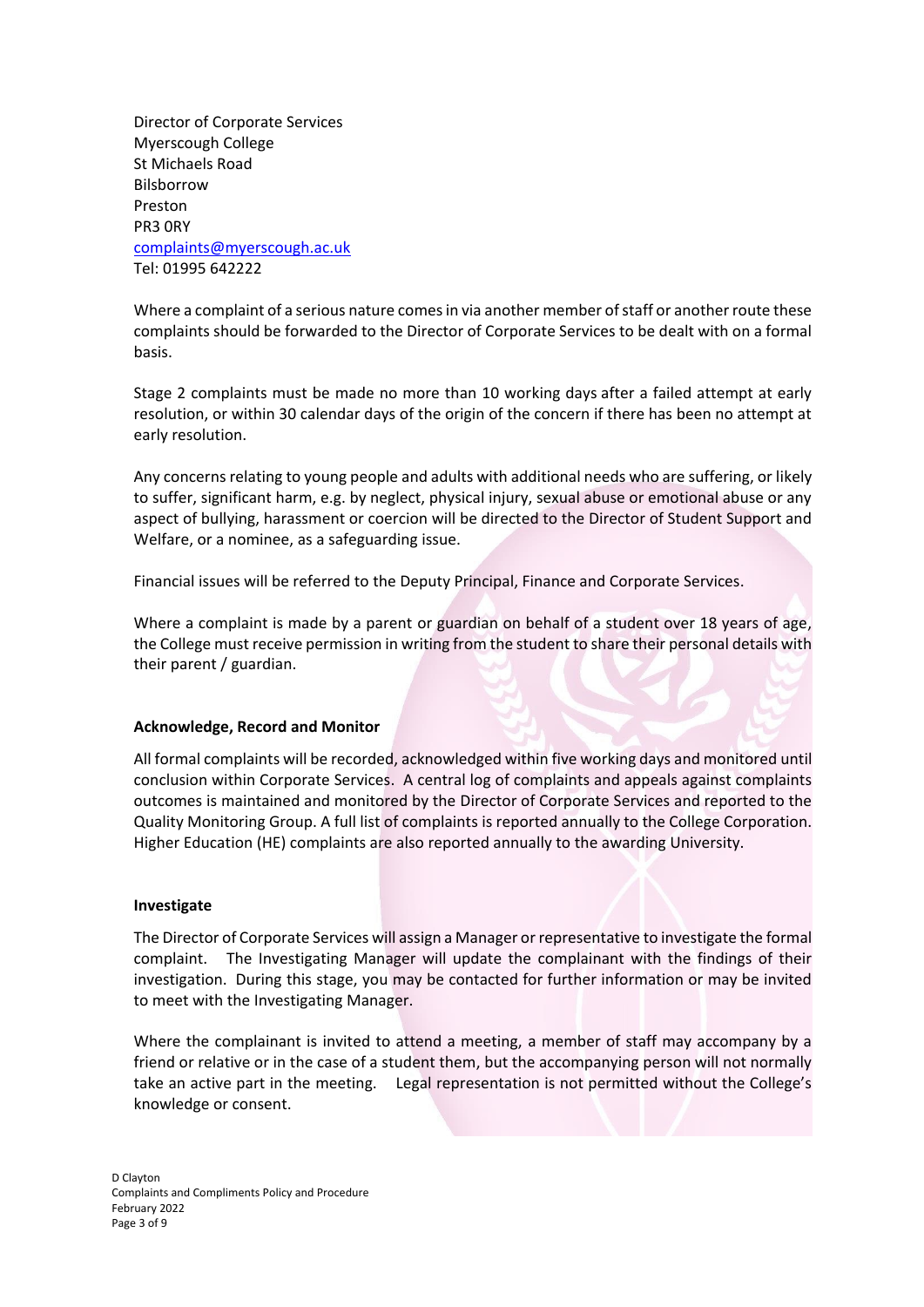#### **Outcome**

Following the investigation, the Investigating Manager will respond to the complainant within twenty working days, unless otherwise advised.

If you are a HE student and are not satisfied with the outcome of the investigation into the complaint, you may access Stage 3 of the UCLan Complaints Procedure. At the conclusion of this procedure, you will be issued with a Completion of Procedures (CoP) letter by UCLan, which will allow you to then refer your complaint to the Office of the Independent Adjudicator (OIA), should you wish to proceed further and/or are still unhappy with the outcome of your complaint.

#### **Mediation**

If the complaint is not resolved satisfactorily through the normal procedure, mediation may be arranged. Mediation is voluntary and will only take place with the agreement of both parties. The Director of Corporate Services will be responsible for arranging mediation. The mediator will be neutral to the dispute.

#### **Stage 3 - Appeal**

The complainant has the right to appeal against the outcome of the complaint (see also notes regarding Higher Education appeals below). This should be lodged with the Director of Corporate Services within five working days of receipt of correspondence stating the outcome of the investigation into the formal complaint. The grounds of appeal and any actions sought must be clearly stated at the time of making the appeal. The Vice Principal, Deputy Principal, or their nominee, will review the formal investigation and consider whether:

- New evidence or circumstances have become known, which could not have reasonably been made known at the time of the complaint;
- The investigation was not conducted fairly or according to procedure and this may have affected the outcome;
- The decision and outcome of the complaint were unreasonable.

An Appeal review will not revisit the original complaint or become involved in any additional investigation unless substantial new evidence has been provided.

We aim to conclude the Appeal process normally within twenty working days and will contact you with the outcome. This decision constitutes the final stage of the College Complaints Policy and Procedure.

# **Higher Education Appeals:**

• Higher Education students who are dissatisfied with the outcome of a complaint regarding a service provided by the College which is a specific concern about the quality of the student's learning opportunities, may request a review under Stage 3 of the UCLan Complaints Policy [and Procedure.](https://www.uclan.ac.uk/corporate_information/complaints-procedure.php)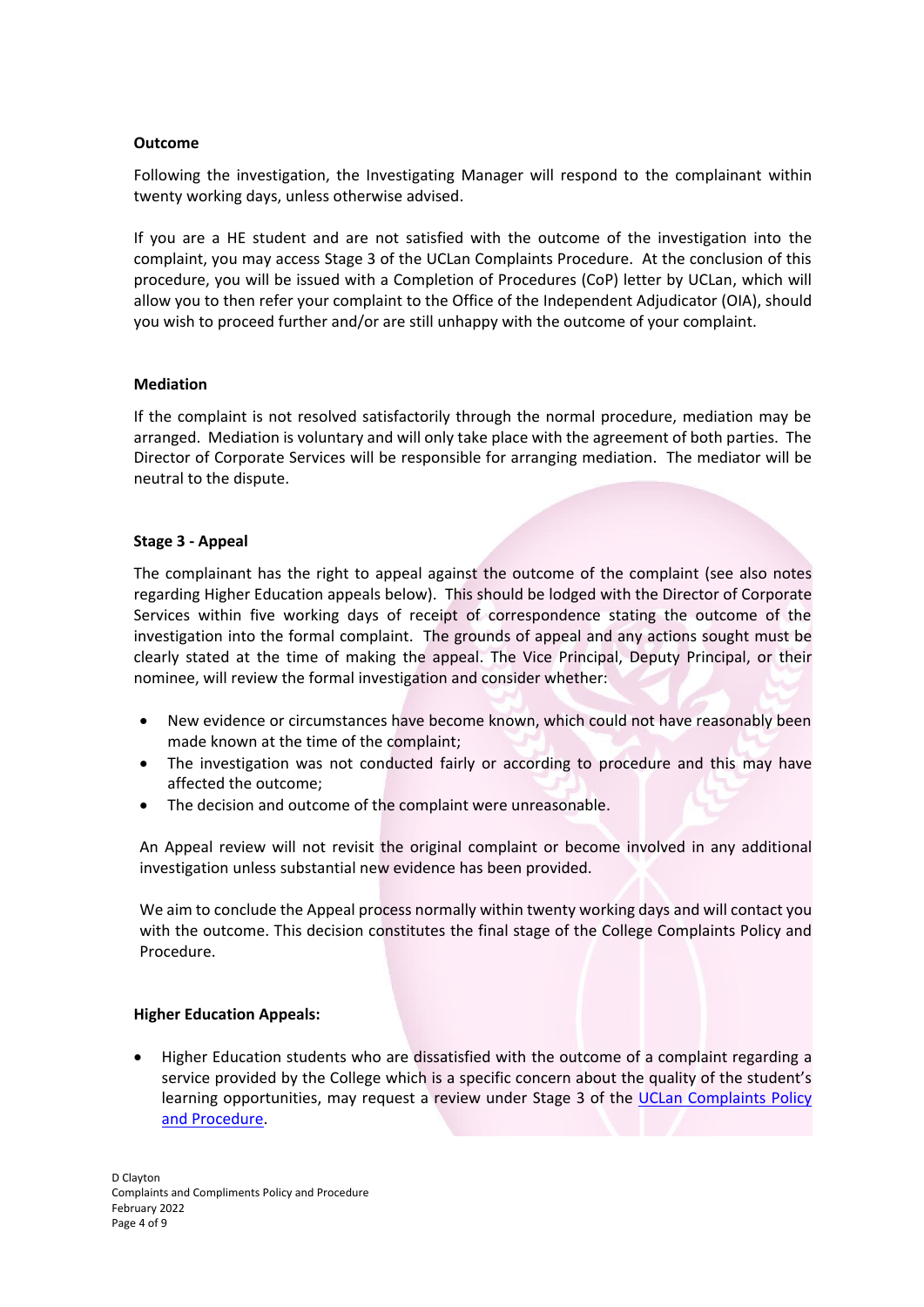Students must do this within 15 working days of the College's final response and enclose a copy of that response to show that you have exhausted the College's internal procedures.

On completion of the appeal, the University will issue a Completion of Procedures letter directly to the student advising of their entitlement of request for review by the Office of the Independent Adjudicator (OIA).

- Higher Education students who are dissatisfied with the outcome of a complaint regarding a service provided by the College which is not a specific concern about the quality of the student's learning opportunities, should pursue their appeal internally at the College as detailed under 'Stage 3 – Appeal' above. On completion of the appeal, the College will issue a Completion of Procedures letter directly to the student advising of their entitlement of request for review by the OIA.
- The College will keep the awarding provider (UCLan) informed about the nature and number of complaints it receives about both academic and service related matters.

# **SQA Candidates**

SQA candidates have the right to complain to SQA, the awarding body, if they remain dissatisfied after following the College's procedures.

Candidates on regulated qualifications (SVQ's) have the right to escalate their complaint to SQA Accreditation, the qualification regulator, if they feel that both Myerscough College and SQA, the awarding body, have not dealt with their complaint appropriately.

# **External Agencies**

Where a complaint is not resolved to your satisfaction, further avenues of communication are available through the relevant external agencies:

# • **Further Education:**

Education and Skills Funding Agency Office for Standards in Education

• **Higher Education:**

University of Central Lancashire (as detailed above) Office of the Independent Adjudicator (OIA) (as detailed above) Quality Assurance Agency for Higher Education (QAA)

# **Confidentiality and Support**

All complaints will be treated as confidential to safeguard interests and information limited to those involved in the complaints process. If in exceptional cases and for justifiable reasons the complainant wishes to remain anonymous throughout the process, this may be considered. However if disclosures are made it may be necessary to share information and this must be explained to the complainant.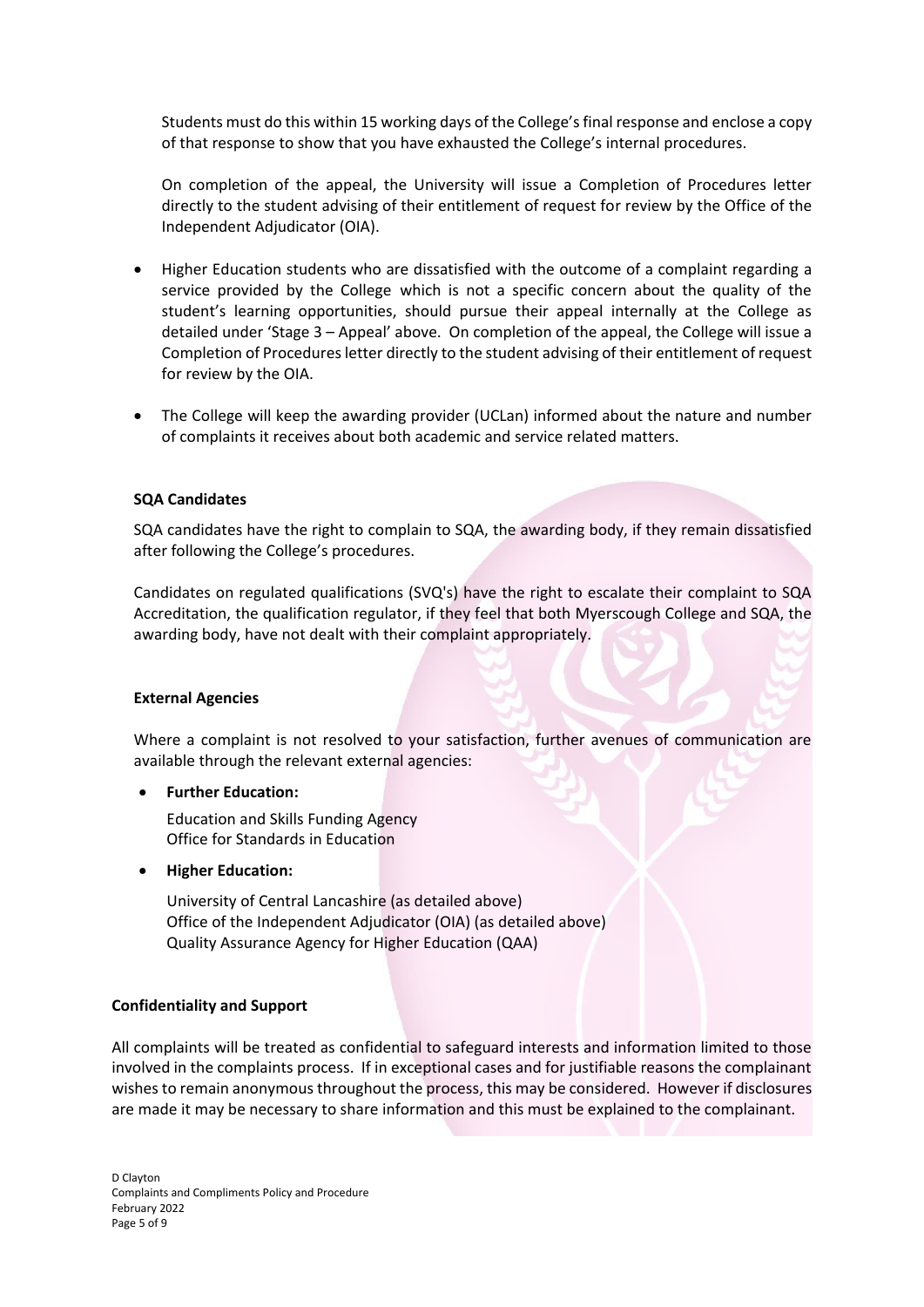Complainants who feel that they need help and/or support to make a complaint may wish to talk to the College Student Union Liaison Officer or a member of the Student Support and Welfare team.

#### **Safeguarding, Bullying and Harassment**

Where a complaint relates to issues linked to perceived safeguarding, bullying and/or harassment, the College will consider these policies alongside this Policy and Procedure. The College's Child Protection and Safeguarding Policy and Procedure will take precedence over the Complaints and Compliments Policy and Procedure.

#### **Vexatious Complaints**

Myerscough College and University Centre is committed to dealing with all complainants fairly and impartially and to providing a high quality service, but it is not expected that staff should have to tolerate behaviour, which is considered to be unacceptable, for example, any communication which is:

- abusive, offensive, defamatory or distressing;
- aggressive, threatening, coercive, malicious or intimidating;
- unreasonably persistent or demanding.

Myerscough College and University Centre reserves the right to end the complaint handling process and will inform the complainant in writing that the procedure has been exhausted and the matter is now closed.

# **Third Party Complaints**

We recognise that students may be reluctant or unable to make a complaint themselves, and we can accept complaints on your behalf from a friend, relative other third party, providing written consent is given for a complaint to be made on their behalf.

#### **Anonymous Complaints**

The College aims to deal with all complaints in strict confidence and it is an individual's right to complain if they are dissatisfied with the standard of service received. Anonymous complaints will be considered where there are grounds for an investigation to be undertaken, but if the College is not provided with the complainant's contact details we will not be able to request additional information or provide feedback on the outcome.

#### **Monitoring of Complaints**

Complaints are actively monitored by the Director of Corporate Services to ensure all are investigated in accordance with the policy. Outcomes are recorded and reported to the Senior Leadership Team, who monitor trends, with action taken as required. An annual Complaints Monitoring Report is submitted to the Board of Governors.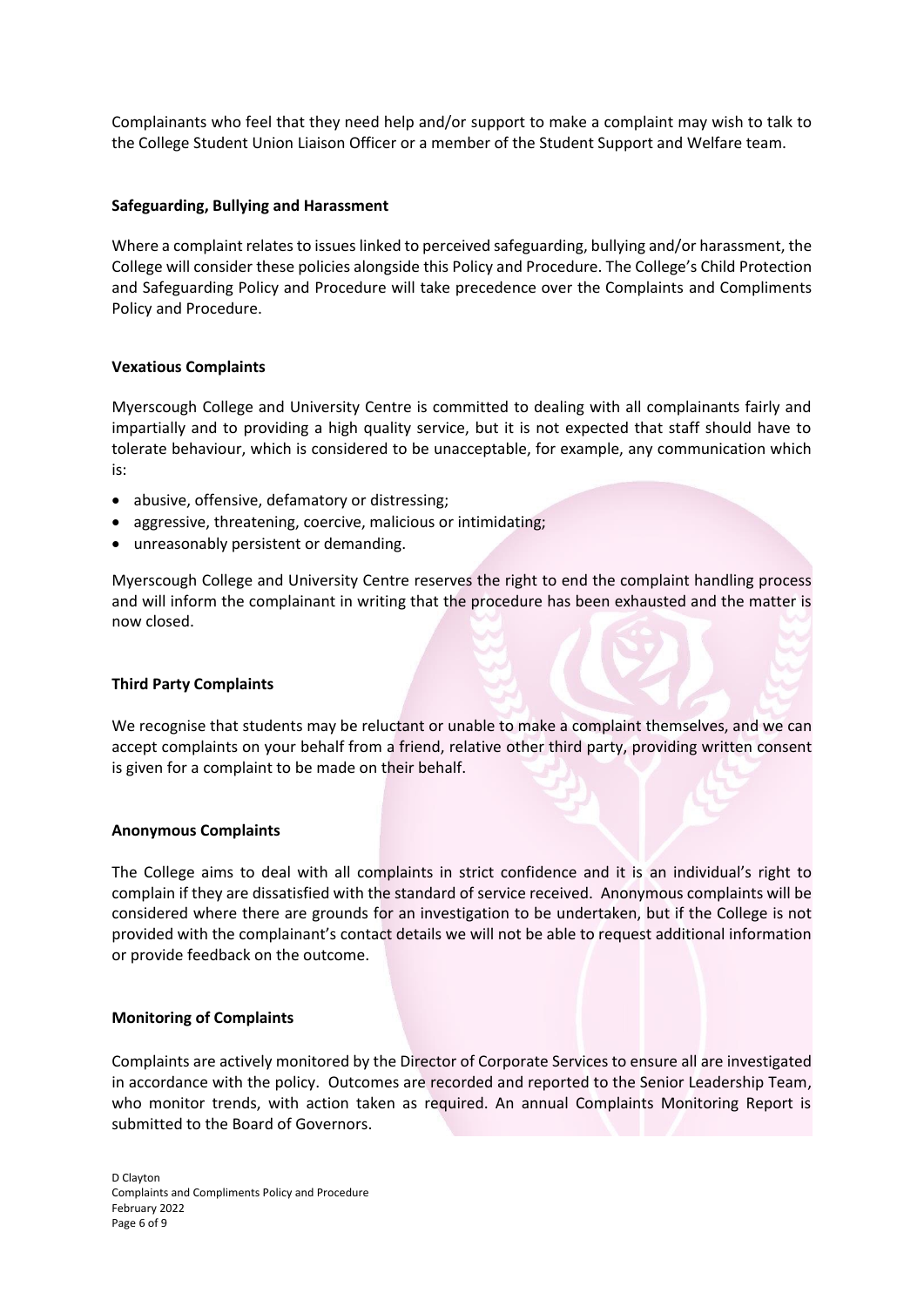# **Documents Associated with this Policy:**

- Child Protection and Safeguarding Policy and Procedure
- Student Admissions Policy and Procedure
- Appealing against Assessment Decisions Policy and Procedure
- Academic Misconduct Policy and Procedure
- Extenuating Circumstances for Higher Education Students Policy and Procedure
- The Myerscough Student Charter
- Positive Behaviour Policy and Procedure
- Resolution Policy and Procedure for Staff
- Whistleblowing Policy and Procedure
- QAA UK Quality Code for Higher Education

#### **Appendices**

Appendix 1 – How to Make a Complaint

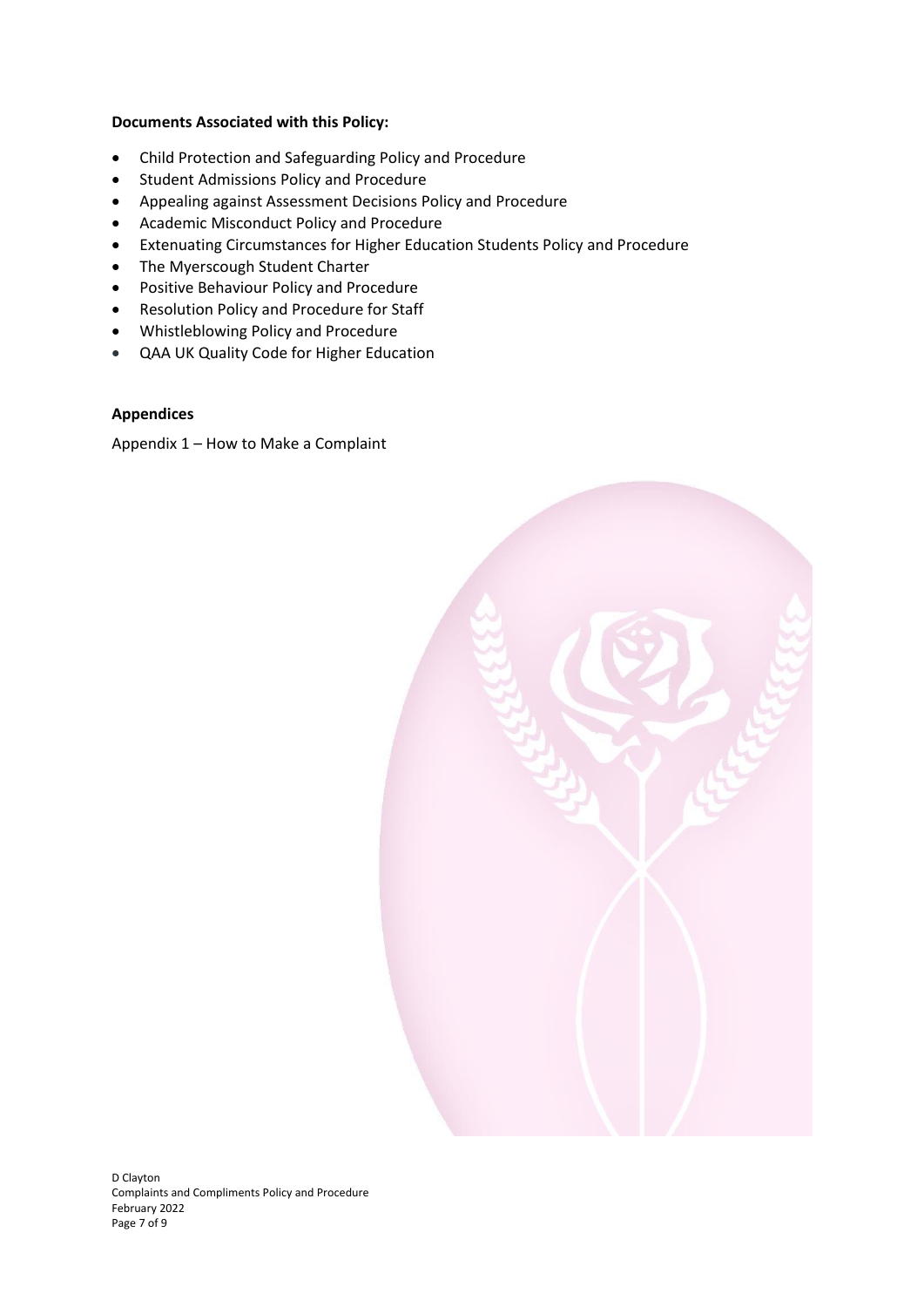

# **How to Make a Complaint?**

Complaints may be made in person, by telephone, email or letter or via the Contact Us page on the College's website. Students are encouraged to resolve any issue of dissatisfaction directly with their Course Tutor so that this may be dealt with quickly and informally.



D Clayton Complaints and Compliments Policy and Procedure February 2022 Page 8 of 9